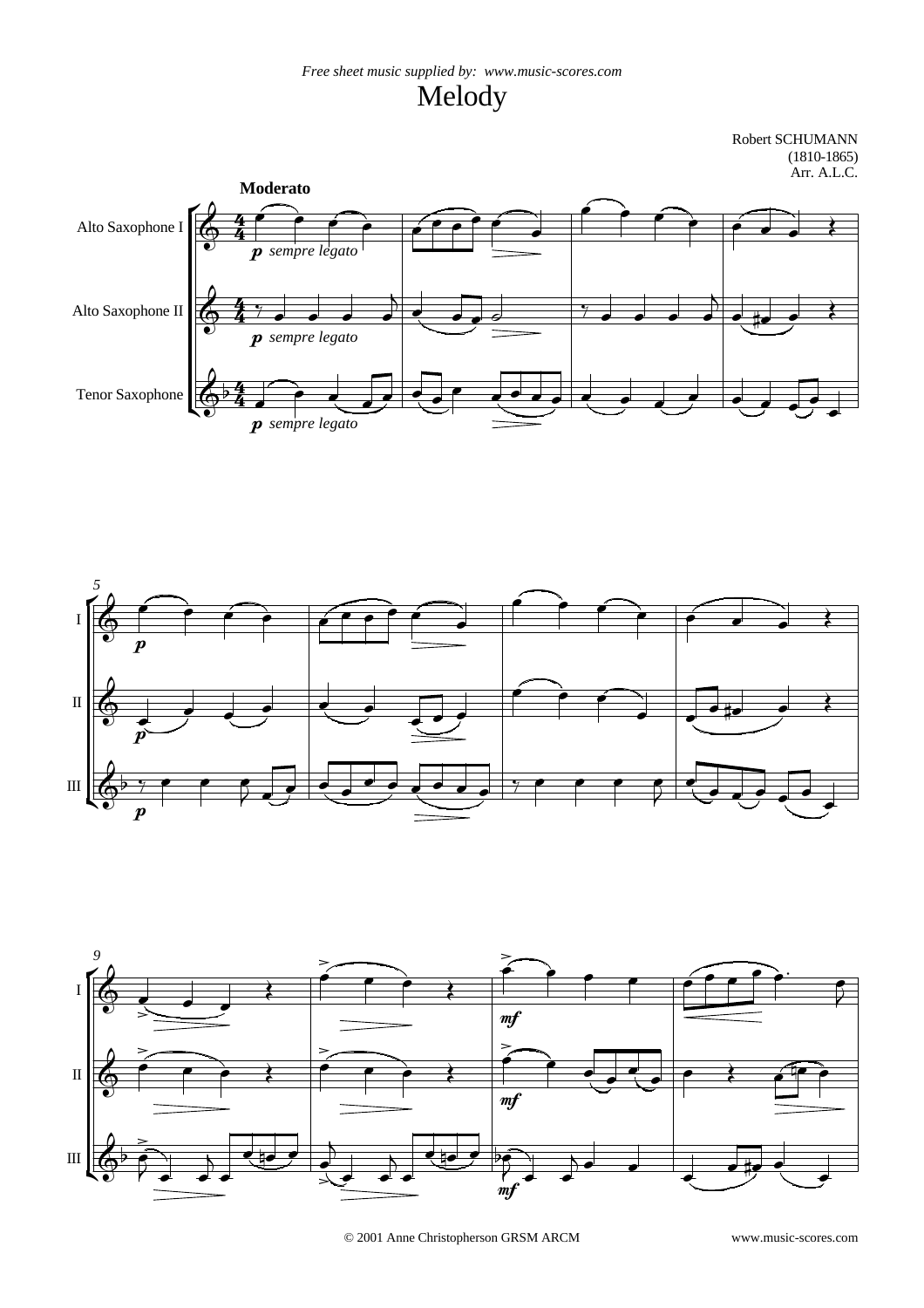





www.music-scores.com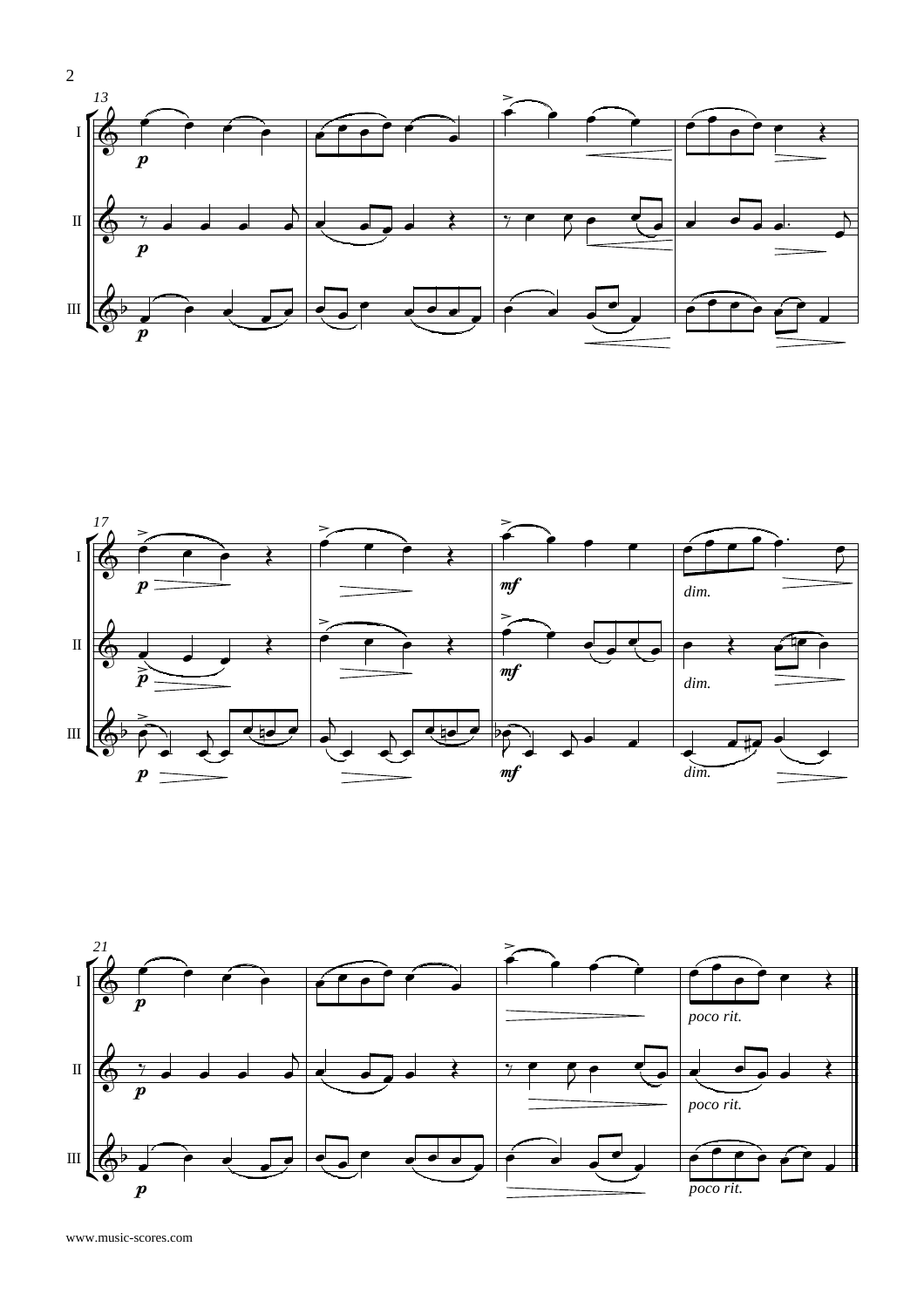

Robert SCHUMANN (1810-1865) Arr. A.L.C.











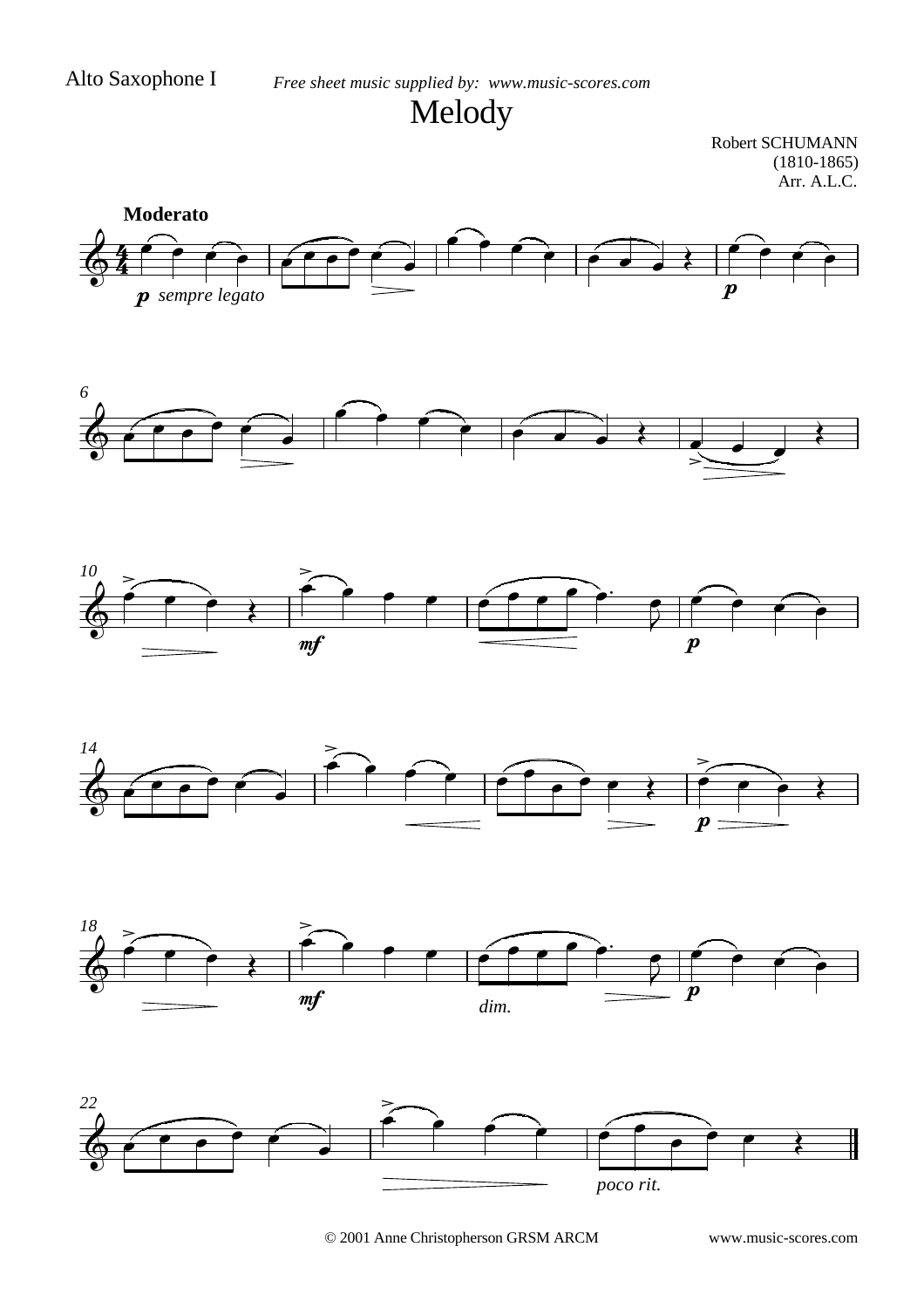